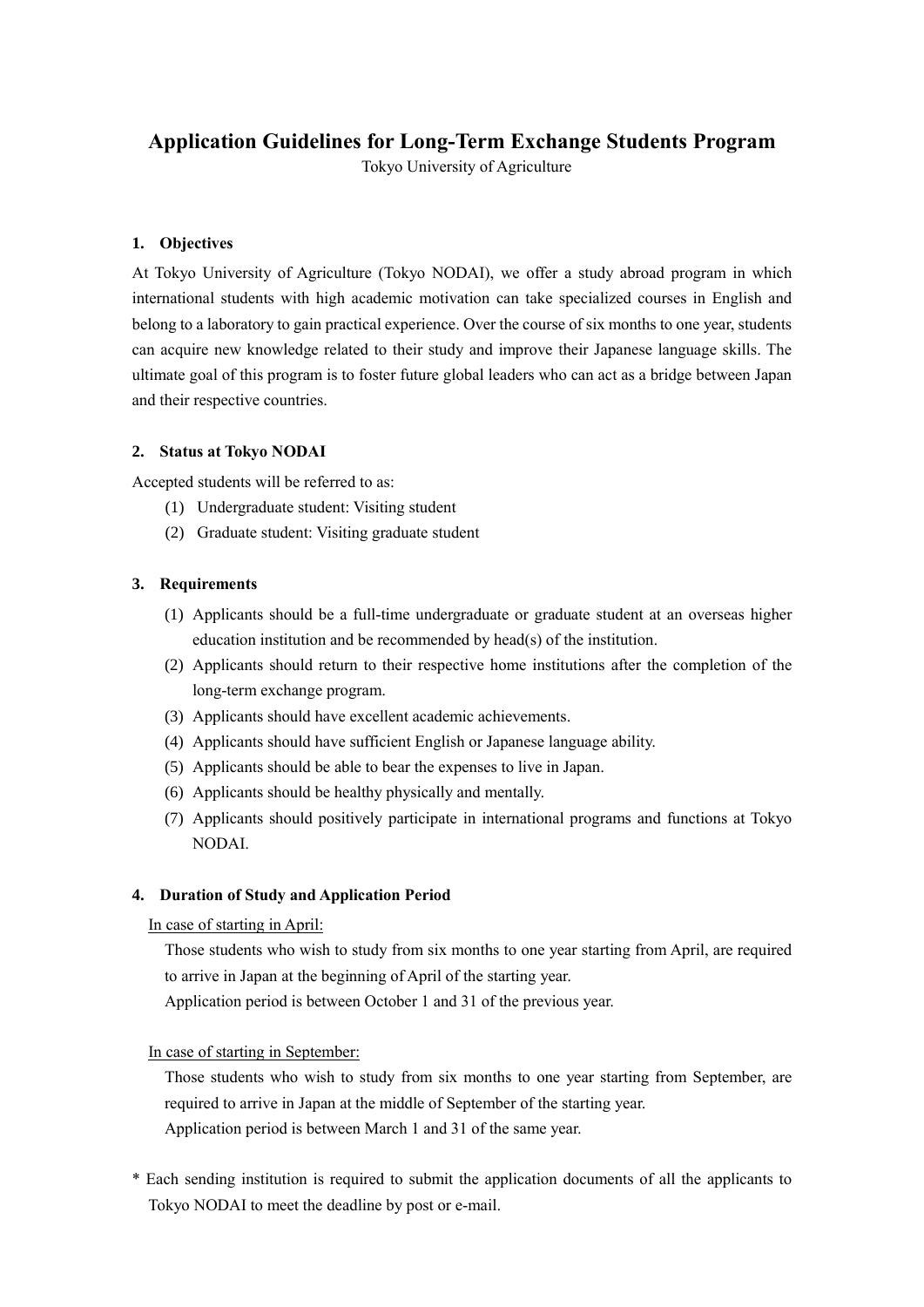\* The above application period is set for the relevant office of the sending institution. Applicants are required to contact the office of their institutions to confirm the details. The deadline of the applicants' institution might be set earlier than the Tokyo NODAI deadline.

### **5. Contents of Study at Tokyo NODAI**

- (1) Visiting (graduate) students must belong to a laboratory in order to study under the supervision of the respective host professor.
- (2) Visiting students(Undergraduate students ONLY) can register for their desired subjects. With the permission of professors of each subject, all the courses are open to you in principle. Courses should be registered during the designated period. Students can enroll up to 40 credits per academic year.

Visiting graduate students could participate in the above courses as auditors with the permission of professors of each subject; however, they cannot obtain credits.

#### **6. Expenses Borne by the Visiting Students and Visiting Graduate Students**

- (1) The program fee:
- (a) The educational research fee is JPY10,000 per month. If a visiting student is enrolled even for one day in a month, it is counted as one month.
- (b) The registration fee is JPY30,000. Each credit costs JPY15,000.
- (c) The program fees of (a) and (b) are waived only if the home institution of visiting (graduate) students has a reciprocal tuition waiver agreement for Tokyo NODAI students.
- (d) If the additional fees for experiment and practice fees are necessary, the visiting student shall pay the actual costs by consulting with teacher in charge. One credit of each experiment and practice course costs JPY10,000.
- (2) Transportation fees including airfares to come to Japan and expenses for passport and visa acquisition.
- (3) Expenses for accommodation, food and all other living expenses.
	- ・Accommodation

We help in finding local accommodation for visiting (graduate) students; however, the cost of said local accommodation shall be the responsibility of and borne by visiting (graduate) students.

Dormitory is available for visiting (graduate) students as long as there is a room vacancy. Boarding fees are JPY36,000 per month. The dormitory fees are NOT calculated in living expenses.

・Living Expenses

Living expenses in Tokyo are approximately JPY70,000-80,000 per month except the accommodation fee. Please set aside funds for the stay.

(4) Enrollment for both overseas travel insurance and Japanese national health insurance.